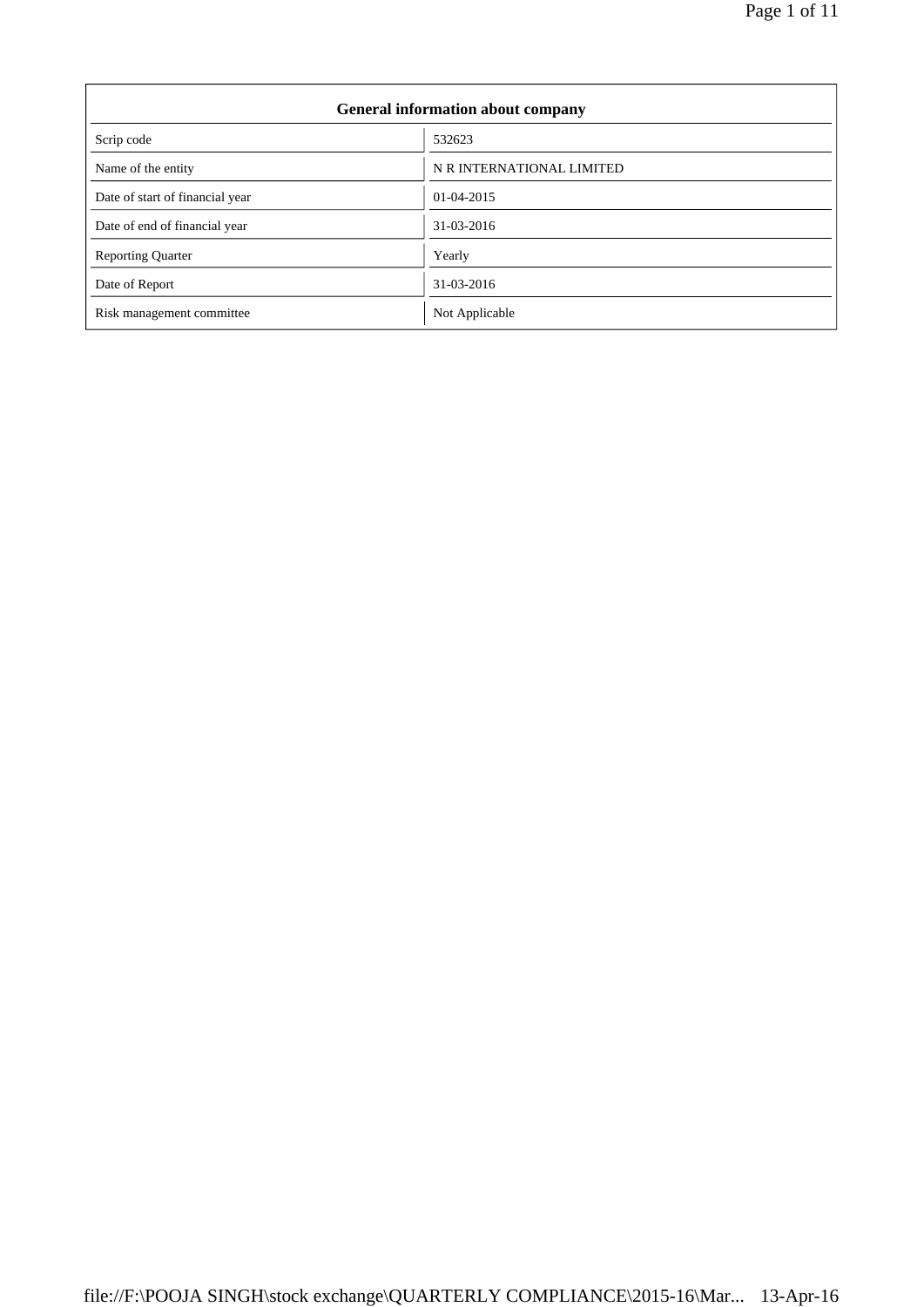| <b>Annexure 1</b> |                                                          |                                                       |                                                                |  |  |
|-------------------|----------------------------------------------------------|-------------------------------------------------------|----------------------------------------------------------------|--|--|
|                   | <b>Annexure 1</b>                                        |                                                       |                                                                |  |  |
|                   | <b>III.</b> Meeting of Board of Directors                |                                                       |                                                                |  |  |
| Sr                | $Date(s)$ of meeting (if any) in the<br>previous quarter | Date(s) of meeting (if any) in the<br>current quarter | Maximum gap between any two consecutive (in<br>number of days) |  |  |
|                   | $07-11-2015$                                             |                                                       |                                                                |  |  |
| $\overline{c}$    |                                                          | $10-02-2016$                                          | 94                                                             |  |  |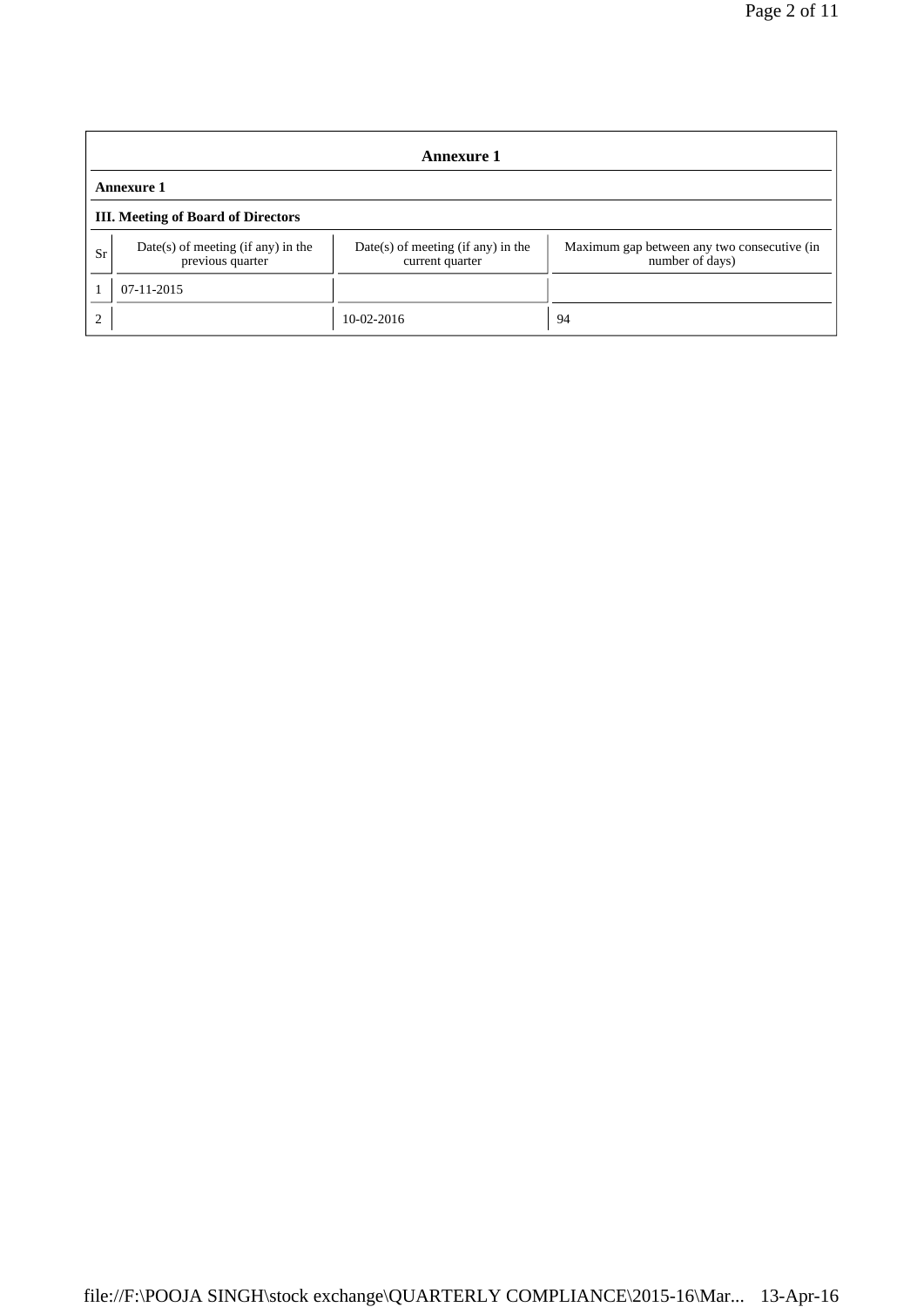|                | <b>Annexure 1</b>                                |                                                                     |                                                     |                                           |                                                                     |                                                                               |
|----------------|--------------------------------------------------|---------------------------------------------------------------------|-----------------------------------------------------|-------------------------------------------|---------------------------------------------------------------------|-------------------------------------------------------------------------------|
|                | <b>IV. Meeting of Committees</b>                 |                                                                     |                                                     |                                           |                                                                     |                                                                               |
| Sr             | Name of<br>Committee                             | $Date(s)$ of meeting<br>of the committee in<br>the relevant quarter | Whether<br>requirement of<br>Ouorum met<br>(Yes/No) | Requirement of<br>Ouorum met<br>(details) | $Date(s)$ of meeting<br>of the committee in<br>the previous quarter | Maximum gap between<br>any two consecutive<br>meetings (in number of<br>days) |
|                | <b>Audit Committee</b>                           | $10-02-2016$                                                        | <b>Yes</b>                                          | <b>ALL MEMBER</b><br><b>PRESENT</b>       | 07-11-2015                                                          | 94                                                                            |
| $\overline{2}$ | <b>Stakeholders</b><br>Relationship<br>Committee | 25-01-2016                                                          | Yes                                                 | <b>ALL MEMBER</b><br><b>PRESENT</b>       | 13-10-2015                                                          |                                                                               |
| 3              | <b>Stakeholders</b><br>Relationship<br>Committee | $25-02-2016$                                                        | <b>Yes</b>                                          | <b>ALL MEMBER</b><br><b>PRESENT</b>       |                                                                     |                                                                               |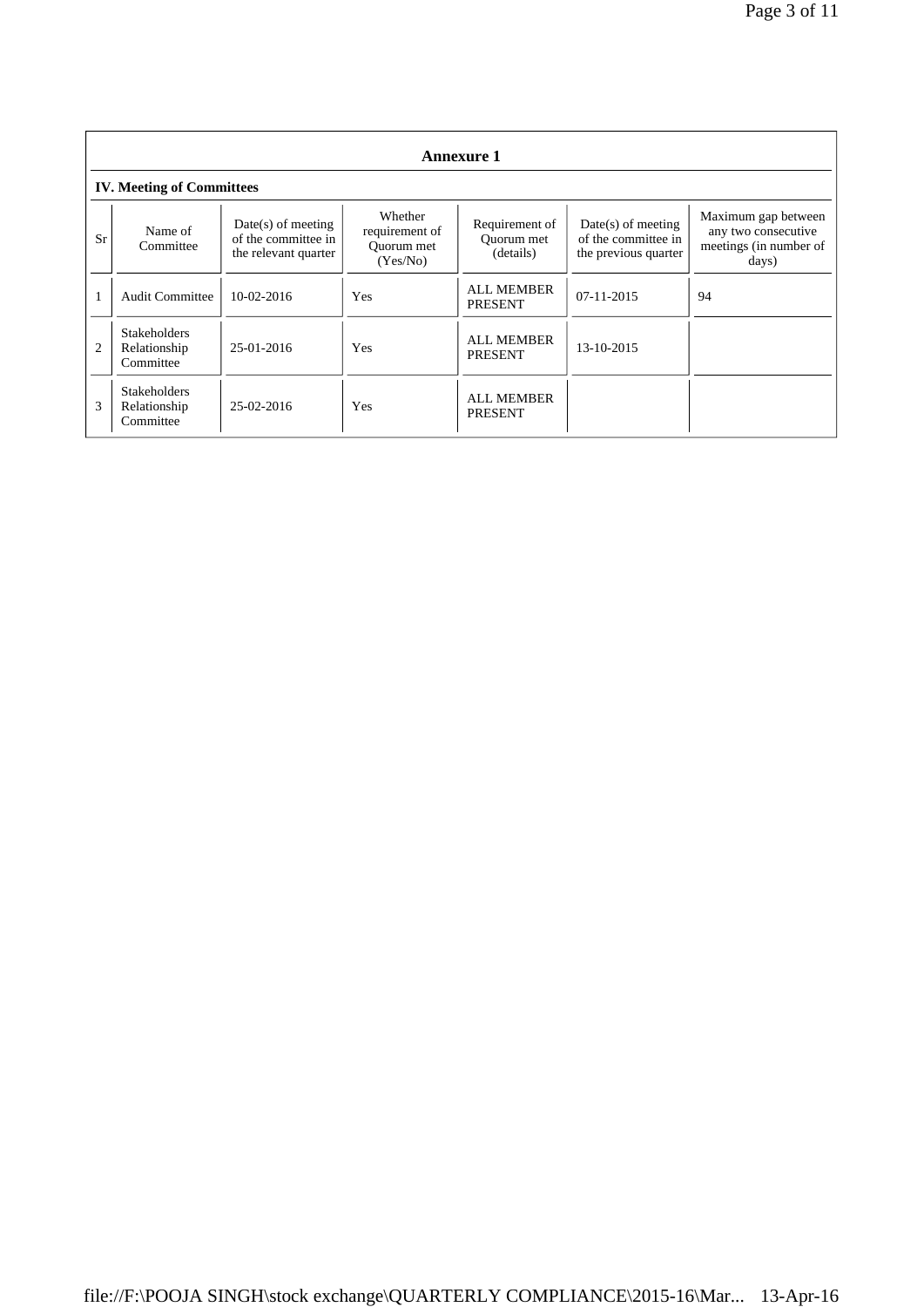|                | Annexure 1                                                                                                |                                  |                                                                    |  |  |
|----------------|-----------------------------------------------------------------------------------------------------------|----------------------------------|--------------------------------------------------------------------|--|--|
|                | <b>V. Related Party Transactions</b>                                                                      |                                  |                                                                    |  |  |
| Sr             | Subject                                                                                                   | Compliance status<br>(Yes/No/NA) | If status is "No" details of non-<br>compliance may be given here. |  |  |
|                | Whether prior approval of audit committee obtained                                                        | Yes                              |                                                                    |  |  |
| $\overline{c}$ | Whether shareholder approval obtained for material RPT                                                    | <b>NA</b>                        |                                                                    |  |  |
| 3              | Whether details of RPT entered into pursuant to omnibus<br>approval have been reviewed by Audit Committee | Yes                              |                                                                    |  |  |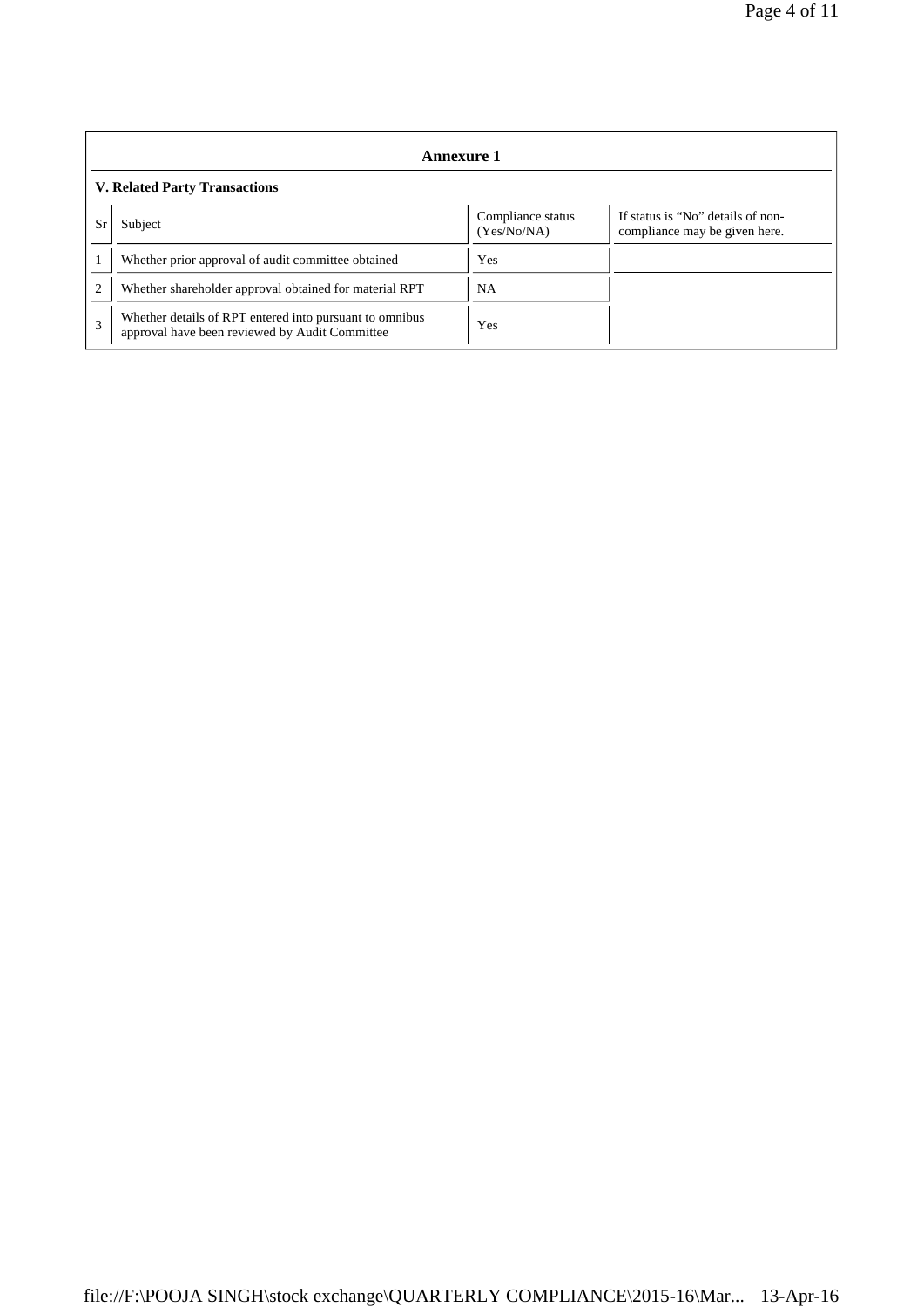|                | <b>Annexure 1</b>                                                                                                                                                                                               |                               |  |  |  |
|----------------|-----------------------------------------------------------------------------------------------------------------------------------------------------------------------------------------------------------------|-------------------------------|--|--|--|
|                | <b>VI.</b> Affirmations                                                                                                                                                                                         |                               |  |  |  |
| Sr             | Subject                                                                                                                                                                                                         | Compliance status<br>(Yes/No) |  |  |  |
| $\mathbf{1}$   | The composition of Board of Directors is in terms of SEBI (Listing obligations and disclosure requirements)<br>Regulations, 2015                                                                                | Yes                           |  |  |  |
| $\overline{c}$ | The composition of the following committees is in terms of SEBI(Listing obligations and disclosure<br>requirements) Regulations, 2015 a. Audit Committee                                                        | Yes                           |  |  |  |
| 3              | The composition of the following committees is in terms of SEBI(Listing obligations and disclosure<br>requirements) Regulations, 2015. b. Nomination & remuneration committee                                   | Yes                           |  |  |  |
| $\overline{4}$ | The composition of the following committees is in terms of SEBI(Listing obligations and disclosure<br>requirements) Regulations, 2015. c. Stakeholders relationship committee                                   | Yes                           |  |  |  |
| 5              | The composition of the following committees is in terms of SEBI(Listing obligations and disclosure<br>requirements) Regulations, 2015. d. Risk management committee (applicable to the top 100 listed entities) | <b>NA</b>                     |  |  |  |
| 6              | The committee members have been made aware of their powers, role and responsibilities as specified in SEBI<br>(Listing obligations and disclosure requirements) Regulations, 2015.                              | Yes                           |  |  |  |
| $\overline{7}$ | The meetings of the board of directors and the above committees have been conducted in the manner as<br>specified in SEBI (Listing obligations and disclosure requirements) Regulations, 2015.                  | Yes                           |  |  |  |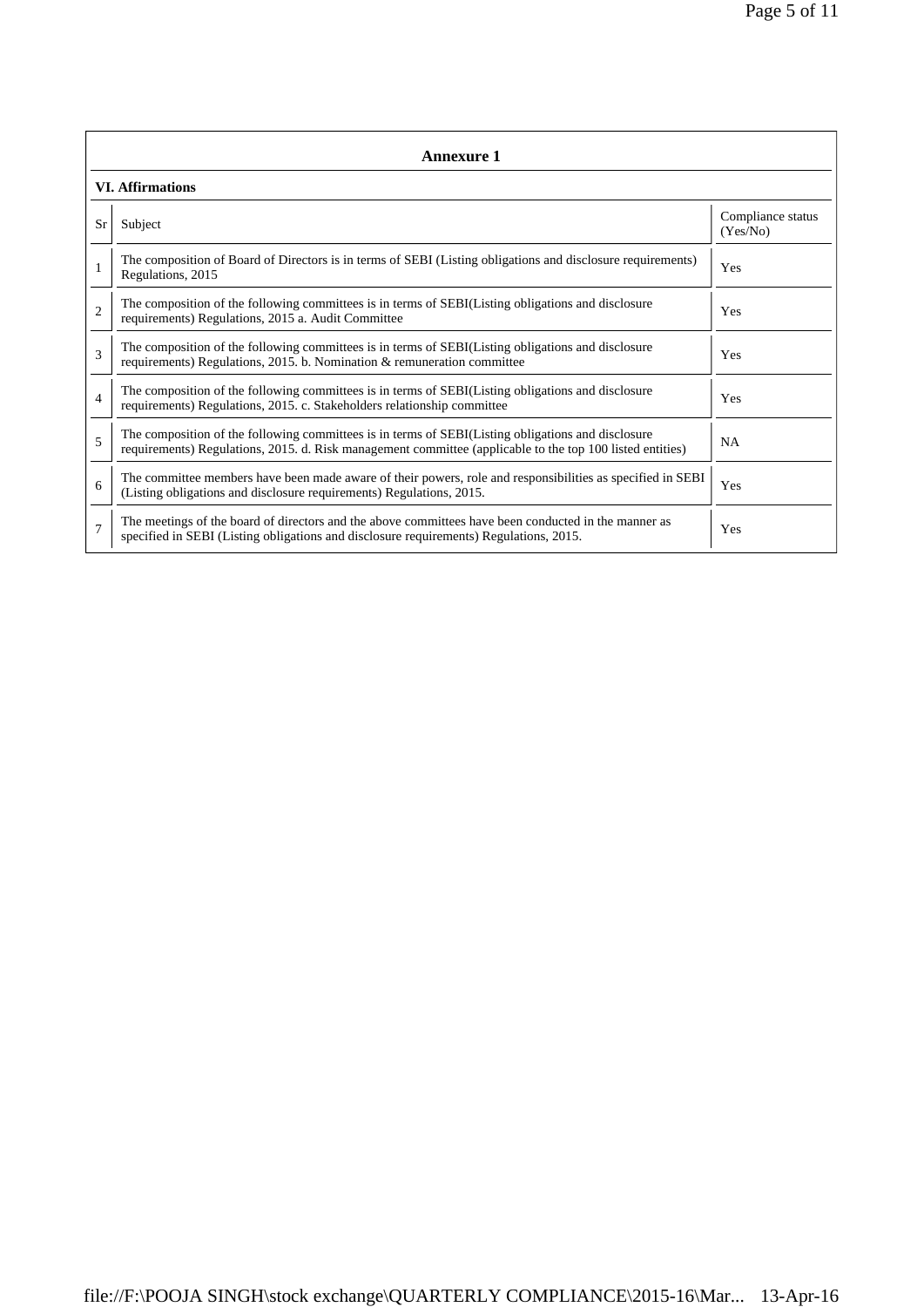|                | <b>Annexure II</b>                                                                                                                               |                                     |                                                                      |                                        |  |  |
|----------------|--------------------------------------------------------------------------------------------------------------------------------------------------|-------------------------------------|----------------------------------------------------------------------|----------------------------------------|--|--|
|                | Annexure II to be submitted by listed entity at the end of the financial year (for the whole of financial year)                                  |                                     |                                                                      |                                        |  |  |
|                | I. Disclosure on website in terms of Listing Regulations                                                                                         |                                     |                                                                      |                                        |  |  |
| Sr             | <b>Item</b>                                                                                                                                      | Compliance<br>status<br>(Yes/No/NA) | If status is "No" details<br>of non-compliance may<br>be given here. | Web address                            |  |  |
| 1              | Details of business                                                                                                                              | <b>Yes</b>                          |                                                                      | www.nrinternationalltd.in              |  |  |
| $\overline{c}$ | Terms and conditions of appointment of<br>independent directors                                                                                  | Yes                                 |                                                                      | www.nrinternationalltd.in/policy.html  |  |  |
| 3              | Composition of various committees of<br>board of directors                                                                                       | Yes                                 |                                                                      | www.nrinternationalltd.in/dir.html     |  |  |
| $\overline{4}$ | Code of conduct of board of directors and<br>senior management personnel                                                                         | Yes                                 |                                                                      | www.nrinternationalltd.in/code.html    |  |  |
| 5              | Details of establishment of vigil<br>mechanism/ Whistle Blower policy                                                                            | Yes                                 |                                                                      | www.nrinternationalltd.in/policy.html  |  |  |
| 6              | Criteria of making payments to non-<br>executive directors                                                                                       | Yes                                 |                                                                      | www.nrinternationalltd.in/policy.html  |  |  |
| $\overline{7}$ | Policy on dealing with related party<br>transactions                                                                                             | Yes                                 |                                                                      | www.nrinternationalltd.in/policy.html  |  |  |
| 8              | Policy for determining 'material'<br>subsidiaries                                                                                                | NA                                  |                                                                      |                                        |  |  |
| 9              | Details of familiarization programmes<br>imparted to independent directors                                                                       | Yes                                 |                                                                      | www.nrinternationalltd.in/policy.html  |  |  |
| 10             | Contact information of the designated<br>officials of the listed entity who are<br>responsible for assisting and handling<br>investor grievances | Yes                                 |                                                                      | www.nrinternationalltd.in/contact.html |  |  |
| 11             | email address for grievance redressal and<br>other relevant details                                                                              | Yes                                 |                                                                      | www.nrinternationalltd.in/contact.html |  |  |
| 12             | Financial results                                                                                                                                | Yes                                 |                                                                      | www.nrinternationalltd.in/qua.html     |  |  |
| 13             | Shareholding pattern                                                                                                                             | Yes                                 |                                                                      | www.nrinternationalltd.in/sha.html     |  |  |
| 14             | Details of agreements entered into with the<br>media companies and/or their associates                                                           | NA                                  |                                                                      |                                        |  |  |
| 15             | New name and the old name of the listed<br>entity                                                                                                | NA                                  |                                                                      |                                        |  |  |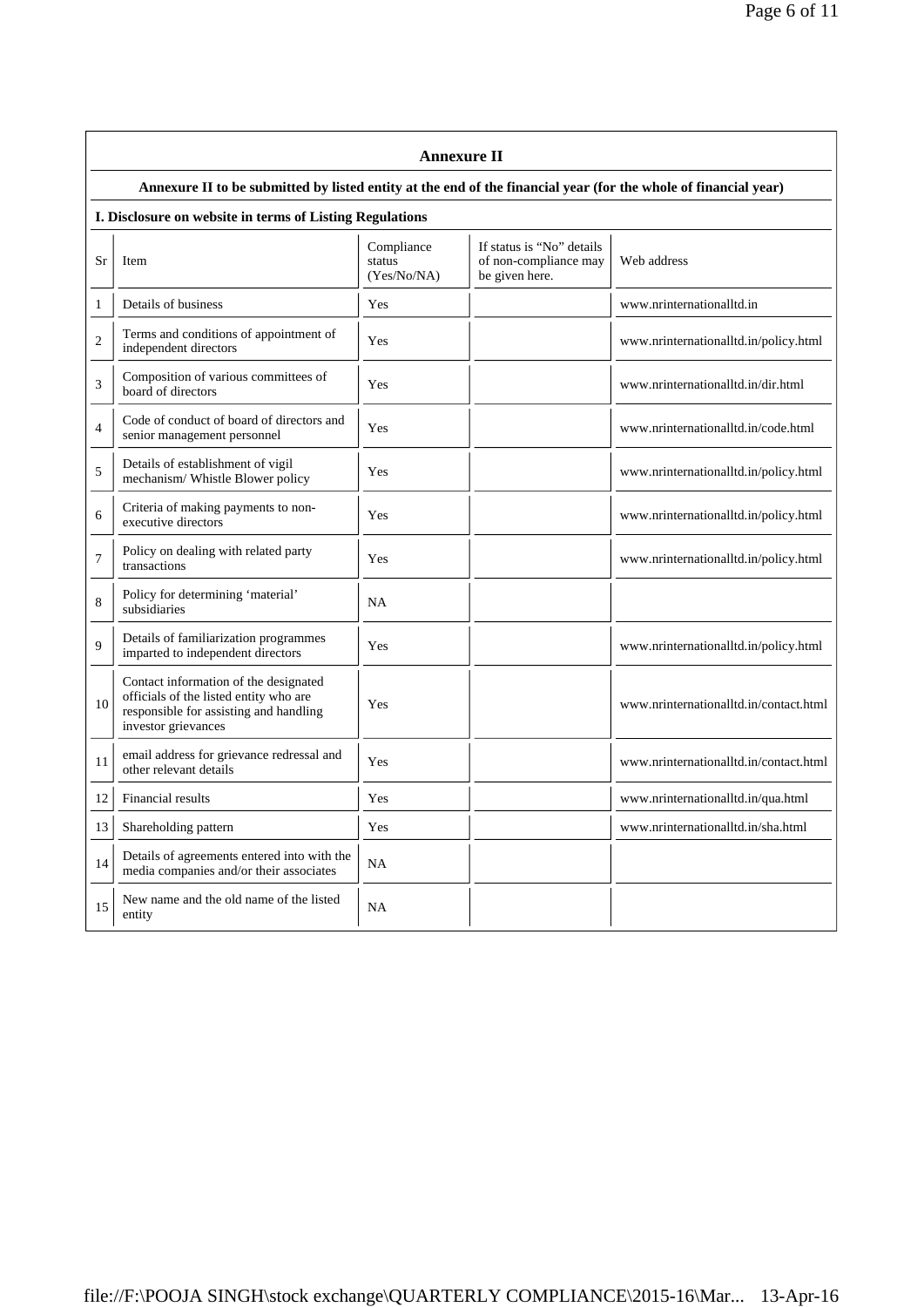| <b>Annexure II</b> |                                                                                                                         |                               |                                  |                                                                      |
|--------------------|-------------------------------------------------------------------------------------------------------------------------|-------------------------------|----------------------------------|----------------------------------------------------------------------|
|                    | <b>II. Annual Affirmations</b>                                                                                          |                               |                                  |                                                                      |
| Sr                 | Particulars                                                                                                             | Regulation<br>Number          | Compliance status<br>(Yes/No/NA) | If status is "No" details of<br>non-compliance may be given<br>here. |
| 1                  | Independent director(s) have been appointed in terms of<br>specified criteria of 'independence' and/or 'eligibility'    | $16(1)(b)$ & 25<br>(6)        | Yes                              |                                                                      |
| 2                  | Board composition                                                                                                       | 17(1)                         | Yes                              |                                                                      |
| 3                  | Meeting of Board of directors                                                                                           | 17(2)                         | Yes                              |                                                                      |
| 4                  | Review of Compliance Reports                                                                                            | 17(3)                         | Yes                              |                                                                      |
| 5                  | Plans for orderly succession for appointments                                                                           | 17(4)                         | Yes                              |                                                                      |
| 6                  | Code of Conduct                                                                                                         | 17(5)                         | Yes                              |                                                                      |
| 7                  | Fees/compensation                                                                                                       | 17(6)                         | Yes                              |                                                                      |
| 8                  | Minimum Information                                                                                                     | 17(7)                         | Yes                              |                                                                      |
| 9                  | Compliance Certificate                                                                                                  | 17(8)                         | Yes                              |                                                                      |
| 10                 | Risk Assessment & Management                                                                                            | 17(9)                         | Yes                              |                                                                      |
| 11                 | Performance Evaluation of Independent Directors                                                                         | 17(10)                        | Yes                              |                                                                      |
| 12                 | Composition of Audit Committee                                                                                          | 18(1)                         | Yes                              |                                                                      |
| 13                 | Meeting of Audit Committee                                                                                              | 18(2)                         | Yes                              |                                                                      |
| 14                 | Composition of nomination & remuneration committee                                                                      | 19(1) & (2)                   | Yes                              |                                                                      |
| 15                 | Composition of Stakeholder Relationship Committee                                                                       | 20(1) & (2)                   | Yes                              |                                                                      |
| 16                 | Composition and role of risk management committee                                                                       | 21(1), (2), (3),<br>(4)       | NA                               |                                                                      |
| 17                 | Vigil Mechanism                                                                                                         | 22                            | Yes                              |                                                                      |
| 18                 | Policy for related party Transaction                                                                                    | 23(1), (5), (6),<br>(7) & (8) | Yes                              |                                                                      |
| 19                 | Prior or Omnibus approval of Audit Committee for all<br>related party transactions                                      | 23(2), (3)                    | Yes                              |                                                                      |
| 20                 | Approval for material related party transactions                                                                        | 23(4)                         | Yes                              |                                                                      |
| 21                 | Composition of Board of Directors of unlisted material<br>Subsidiary                                                    | 24(1)                         | NA                               |                                                                      |
| 22                 | Other Corporate Governance requirements with respect<br>to subsidiary of listed entity                                  | 24(2), (3), (4),<br>(5) & (6) | NA                               |                                                                      |
| 23                 | Maximum Directorship & Tenure                                                                                           | 25(1) & (2)                   | Yes                              |                                                                      |
| 24                 | Meeting of independent directors                                                                                        | 25(3) & (4)                   | Yes                              |                                                                      |
| 25                 | Familiarization of independent directors                                                                                | 25(7)                         | Yes                              |                                                                      |
| 26                 | Memberships in Committees                                                                                               | 26(1)                         | Yes                              |                                                                      |
| 27                 | Affirmation with compliance to code of conduct from<br>members of Board of Directors and Senior management<br>personnel | 26(3)                         | Yes                              |                                                                      |
| 28                 | Disclosure of Shareholding by Non-Executive Directors                                                                   | 26(4)                         | Yes                              |                                                                      |
|                    | Policy with respect to Obligations of directors and senior                                                              |                               |                                  |                                                                      |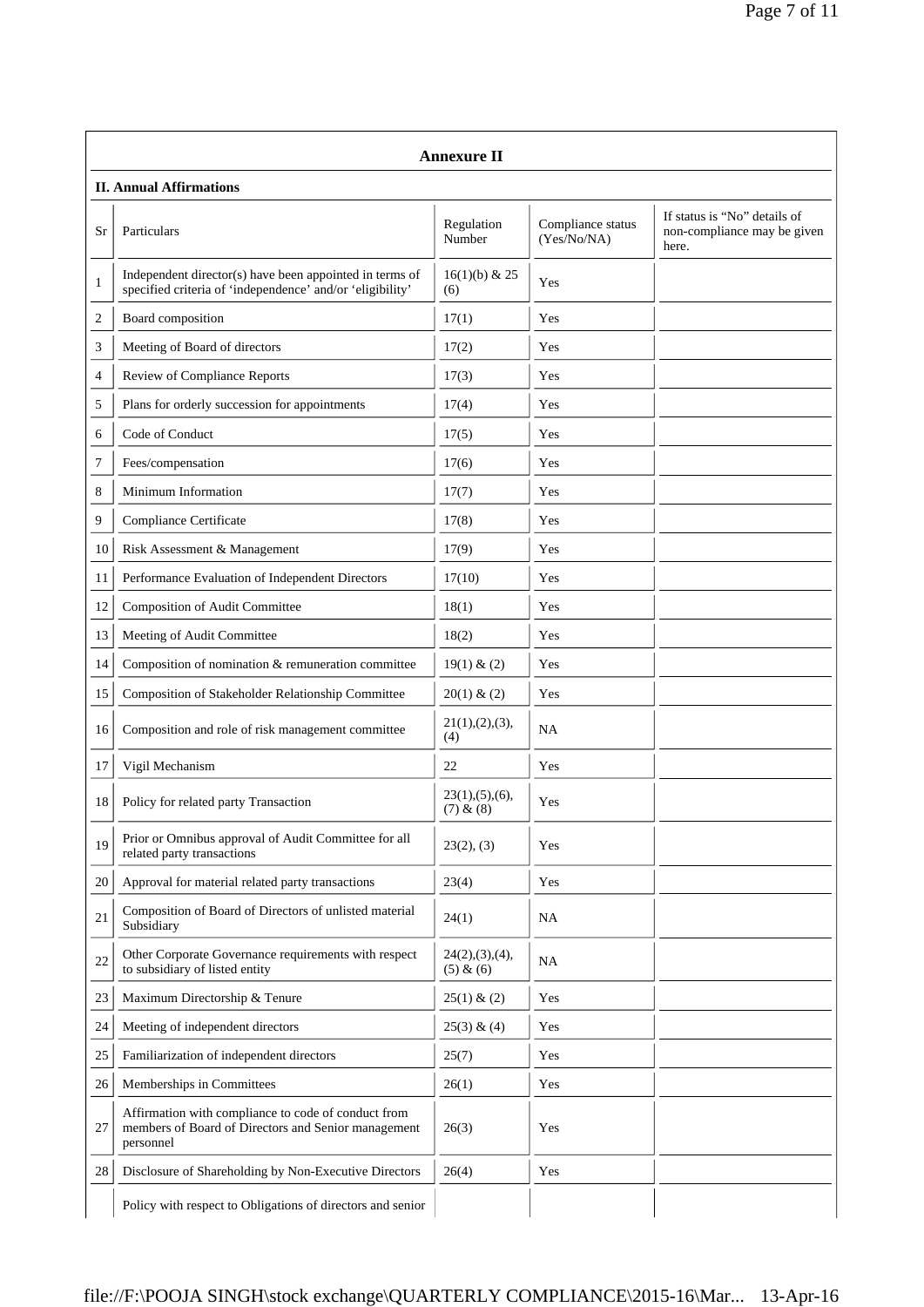| 29 | management                                       | $26(2)$ & $26(5)$ | Yes |  |
|----|--------------------------------------------------|-------------------|-----|--|
|    | Any other information to be provided - Add Notes |                   |     |  |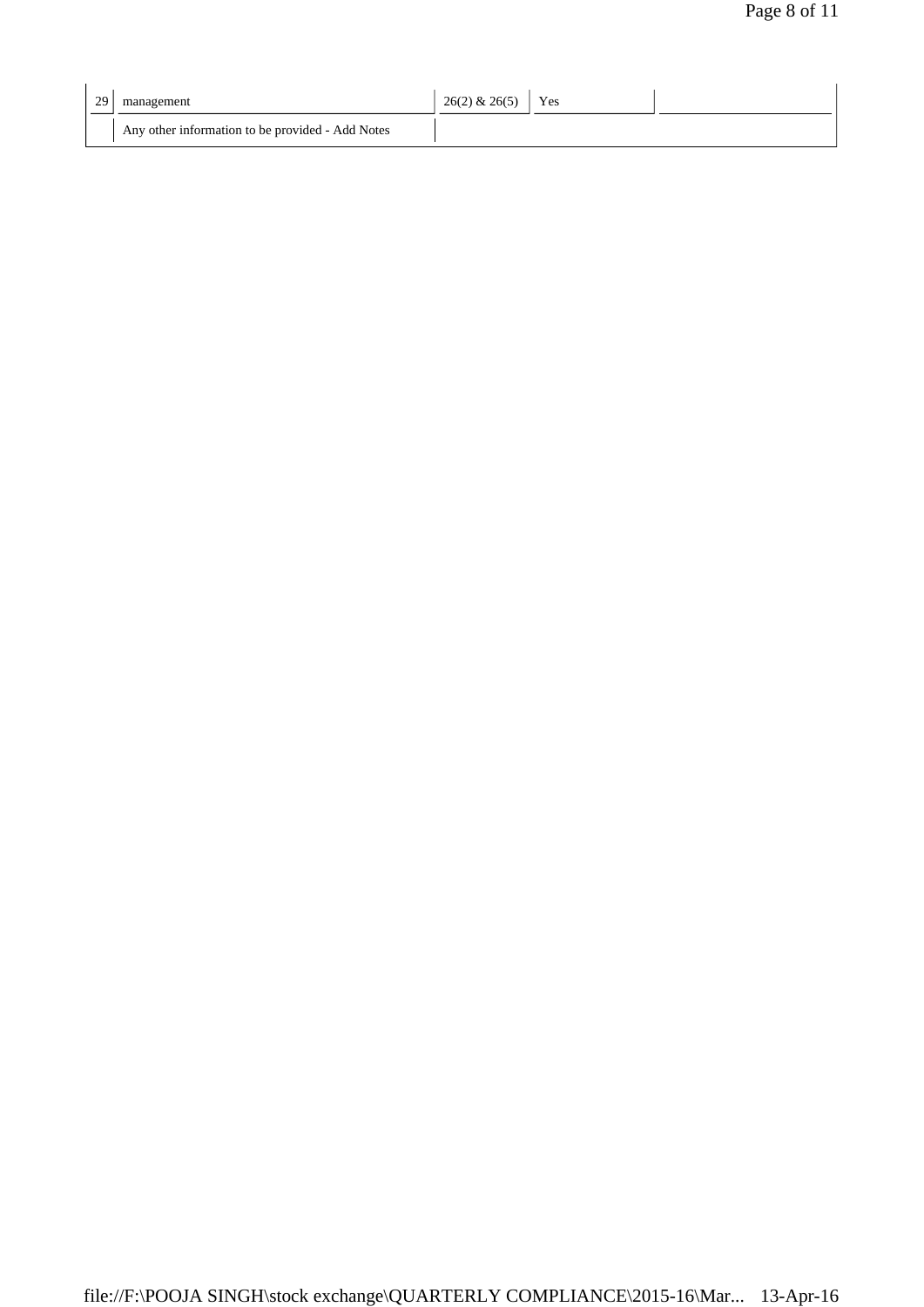| Annexure II                                                                                                                                                        |           |  |  |
|--------------------------------------------------------------------------------------------------------------------------------------------------------------------|-----------|--|--|
| <b>III.</b> Affirmations                                                                                                                                           |           |  |  |
| The Listed Entity has approved Material Subsidiary Policy and the Corporate Governance requirements with respect to subsidiary of Listed Entity have been complied | <b>NA</b> |  |  |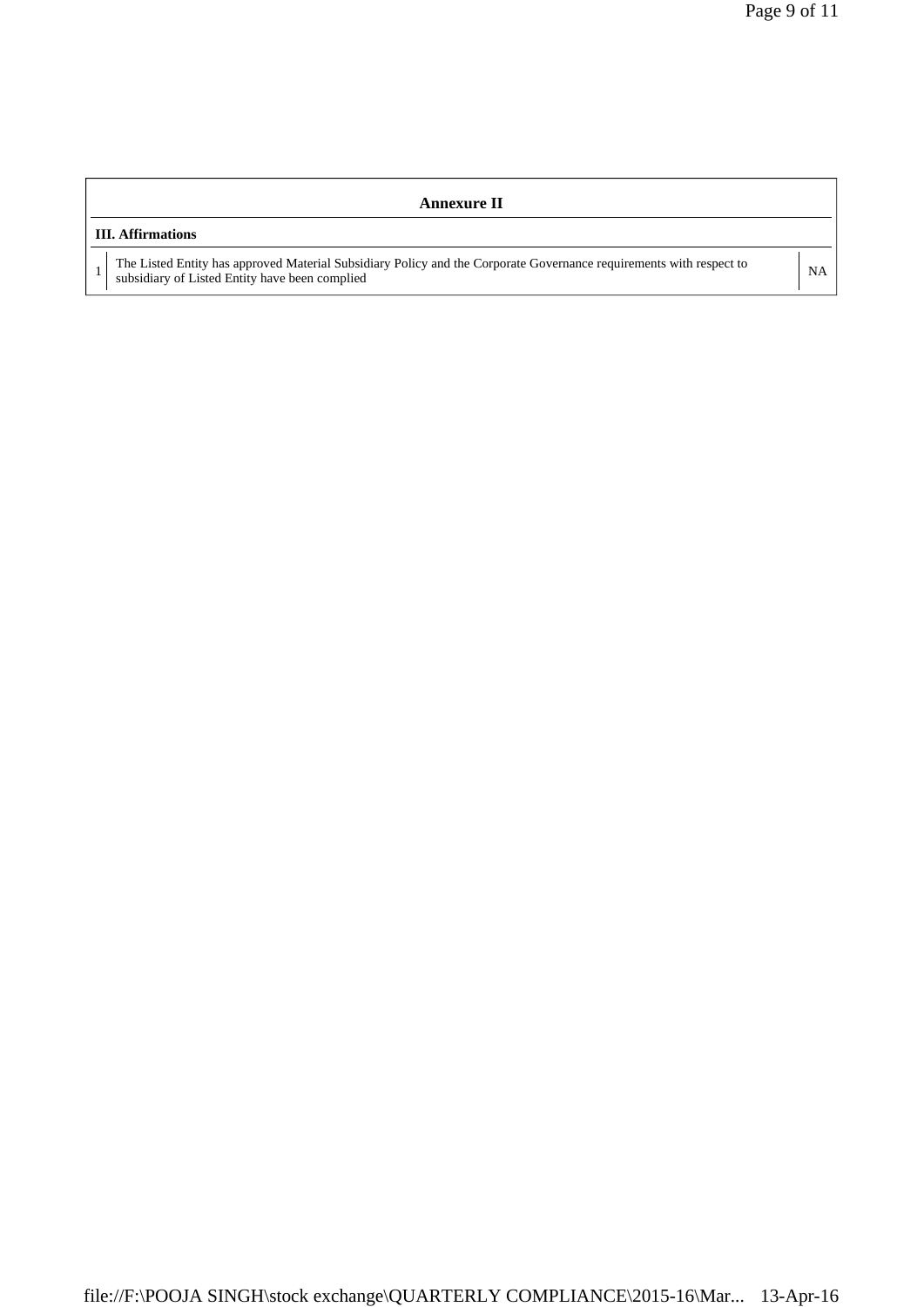| <b>Signatory Details</b> |                          |  |
|--------------------------|--------------------------|--|
| Name of signatory        | POOJA SINGH              |  |
| Designation of person    | <b>Company Secretary</b> |  |
| Place                    | <b>KOLKATA</b>           |  |
| Date                     | 13-04-2016               |  |